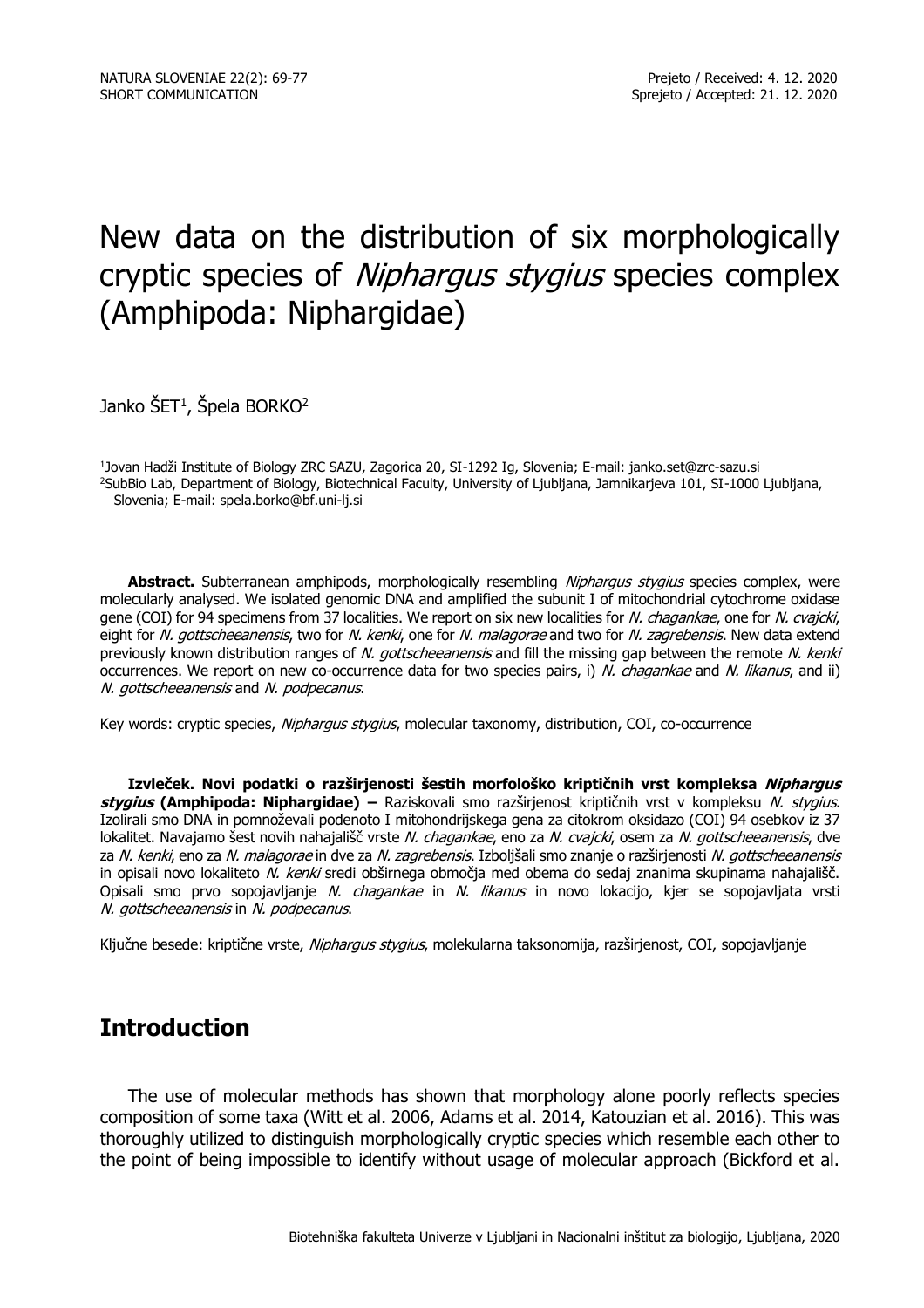2007). Cryptic species often represent unique evolutionary lineages (Trontelj et al. 2009, Delić et al. 2017a) with much narrower distribution than nominal species (Trontelj et al. 2009, Eme et al. 2018). Therefore, they play an important role in understanding patterns of local or regional biodiversity and often appeal for additional conservational efforts (Delić et al. 2017a).

Cryptic species are common in the subterranean realm (Trontelj et al. 2009, Niemiller et al. 2012, Parimuchová et al. 2020). Fragmentation of subterranean environments, coupled with low dispersal abilities of subterranean fauna, increases the probability of allopatric speciation (Trontelj et al. 2009, Garcia-Machado et al. 2011). In addition, common properties of subterranean habitats, i.e. darkness and lack of food sources, enable acquisition of convergent morphologies through the processes of directional selection (Trontelj et al. 2009, Juan et al. 2010). Both mentioned processes, allopatric speciation and convergent evolution, lead to a cryptic speciation within subterranean habitats.

Genus Nipharqus, the largest genus of freshwater Amphipoda in the world (Väinölä et al. 2008), comprises more than 430 described species (Fišer 2019). All representatives, including the three known fossil species, show morphological adaptations to subterranean habitats – troglomorphies, i.e. reduction of eye, body pigments, elongation of antennae and appendages (Fišer 2019). Many morphologically cryptic complexes of Niphargus species have been recognized (e. g. Lefébure et al. 2006, 2007, Fišer & Zagmajster 2009, Trontelj et al. 2009, Delić et al. 2017a, Eme et al. 2018), including Niphargus stygius sensu lato, consisting of 16 cryptic species (Delić et al. 2017a).

The N. stygius s.l. species are distributed in Slovenia, North-Western Croatia, and Northern Italy (Delić et al. 2017a). Individual species distribution is often poorly understood, six of them are known only from their type locality (Delić et al. 2017a). Although boundaries of species' ranges are not thoroughly explored, it has been established that ranges of several species from this complex overlap and that specimens can even co-occur. To improve our knowledge on factors limiting geographical distributions, as well as ecology and evolutionary history of these species, sequencing of all available individuals from every locality is of high importance. Therefore, we analysed additional samples of N. stygius s.l. and herein report on the obtained results.

### **Material and methods**

We analysed the specimens from *Niphargus stygius* s.l. (as defined in Delić et al. 2017a) from the Zoological Collection of the Department of Biology, Biotechnical Faculty, University of Ljubljana, Slovenia, collected from 2002 to 2014. The samples were preserved in 96% or 70% ethanol. Samples were morphologically classified before the study. We performed DNA isolation and amplification of subunit I of mitochondrial cytochrome oxidase gene (COI) of 94 specimens from 37 localities.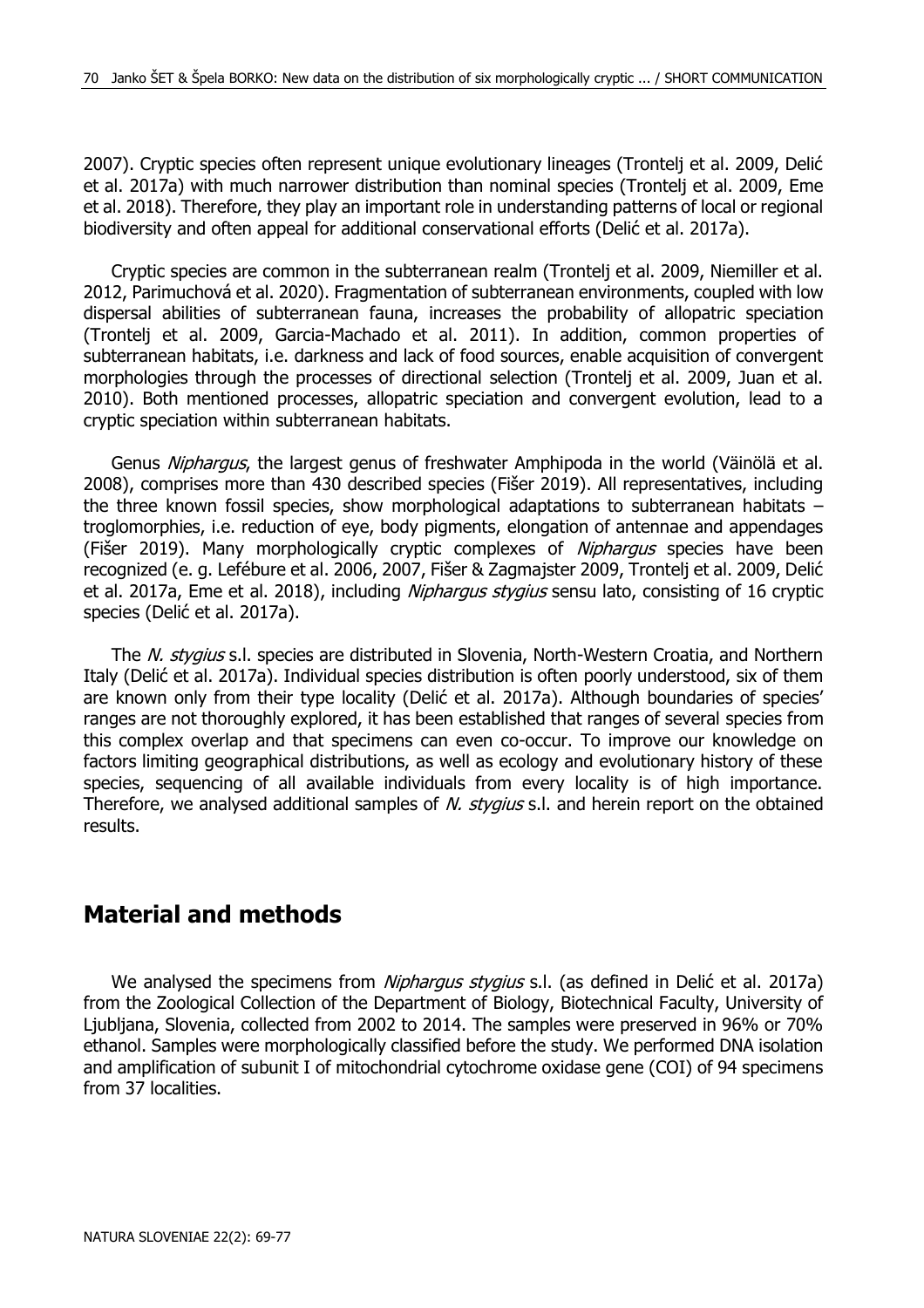We isolated DNA from one of the pereopods, using GenEluteTM Mammalian Genomic DNA Miniprep Kit (Sigma-Aldrich). We amplified COI fragment, using LCO 1490 and HCO 2198 primers (Folmer et al. 1994) and PCR protocol as described in Švara et al. (2015). PCR products were purified using Exonuclease I and Fast AP Thermosensitive Alkaline Phosphatase (Thermo Fisher Scientific Inc., USA). Purified PCR products were sequenced by Macrogen Europe (Amsterdam, Netherlands) with same amplification primers. We assembled and edited the resulting chromatograms in Geneious 6.0.5. The acquired sequences were then aligned and compared with the ones available in publicly available database GenBank using »blastn« (Boratyn et al. 2013) to assign the analyzed specimens to formally described species. A general threshold for determining the species was 98% similarity or, in case that sequence contained ambiguities, as close as possible to it. To reconstruct the species' distributions, we combined our species distribution data with those of Delić et al. (2017a).

## **Results and discussion**

We obtained COI barcodes for 62 specimens (out of 94 in total) from 30 of the 37 original localities. On three localities we found only specimens that did not belong to  $N$ . stygius s.l. (N. dobati and N. spoeckeri). We acquired new presence data for six Nipharqus stygius s.l. species from 20 localities: six new localities for N. *chagankae*, one for N. *cvajcki*, eight for N. gottscheeanensis, two for N. kenki, one for N. malagorae and two for N. zagrebensis. Sequences were submitted to GenBank under accession numbers MW370352–MW370416.

A new record from Cerkniško polje significantly extended the known distribution range of N. gottscheeanensis westward for more than 30 km. Additionally, we identified a new population of N. kenki. According to Delić et al. (2017a), this species has a disjunct range with known localities from Central Slovenia (Ljubljana, Škofja Loka) and Eastern Slovenia (Kozjansko). The newly discovered locality, Maroltova jama near Letuš, fills the gap between the two regions.

A new locality with co-occurring N. podpecanus and N. gottscheeanensis and a locality with the first-time reported co-occurrence of  $N$ . *chagankae* and  $N$ . *likanus* were recorded. N. gottscheeanensis co-occurs according to current records with N. chagankae (one locality), with N. podpecanus (four localities) and with N. novomestanus (one locality). Besides with N. gottscheeanensis (one locality mentioned above), N. chagankae co-occurs according to current records also with N. likanus (one locality). Syntopy between cryptic species, based on current knowledge, is rare (Delić et al. 2017a). However, the assembled data suggest that cooccurrences and syntopies between species of N. stygius species complex could be generally overlooked. The data from seven remaining localities correlate with Delić et al. (2017a). All results are summarized in Tab. 1 and Fig. 1.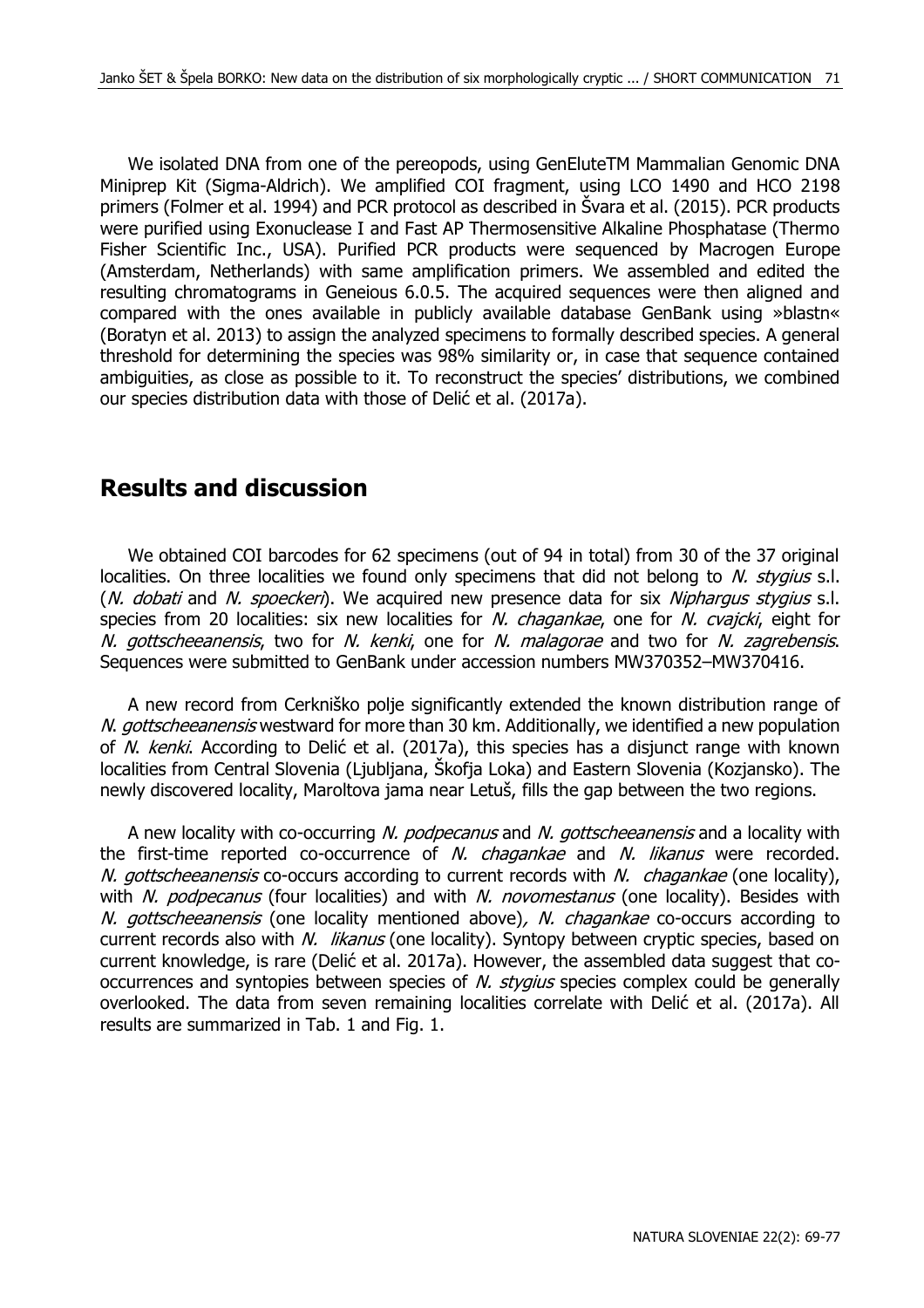- **Table 1.** Analized samples of *Niphargus stygius* s.l. in SE Slovenia. Locality, coordinates (WGS84), number and species of individuals from samples are given, along with their legator and date of sampling. We were unable to classify any specimen from seven localities. Species marked with  $*$  are not N. stygius s.l. species. On localities marked with  $*$  we are reporting on the presence of N. stygius s.l. species for the first time. On some localities from Delić et al. (2017a), we are reporting on the presence of species that have previously not been reported from there. They are marked with \*\*.
- **Tabela 1.** Analizirani vzorci za Niphargus stygius s.l. v JV Sloveniji. Za vsak vzorec podajamo lokaliteto, koordinate (WGS84), število in vrste obravnavanih osebkov, datume vzorčenj ter legatorje. Iz vzorcev sedmih lokalitet nam ni uspelo določiti nobenega osebka. Vrst, označenih z \*, ne uvrščamo v *N. stygius* s.l. Na lokalitetah, označenih s +, smo prvič potrdili pojavljanje vrst N. stygius s.l. Na nekaterih že znanih lokalitetah N. stygius s.l. (Delić et al. 2017a) smo dodatno potrdili vrste, ki tam še niso bile zabeležene. Označene so z \*\*.

|                                                                                              |                         |                       | <b>Number of</b><br>classified/ |                      |                                         |
|----------------------------------------------------------------------------------------------|-------------------------|-----------------------|---------------------------------|----------------------|-----------------------------------------|
| <b>Locality (Cave ID)</b>                                                                    | Lat. $(N)$<br>Long. (E) | <b>Species</b>        | all<br>specimens                | Date                 | Legator                                 |
| Izvir pri črpališču,                                                                         |                         | N. gottscheeanensis** | 3/8                             | 22.2.2007            | B. Sket,                                |
| Slovenska vas;<br>Kočevje; SLO                                                               | 45.66765 14.83022       | N. podpecanus         | 3/8                             |                      | G. Bračko                               |
| Jama Bedara (ID NA),                                                                         |                         |                       |                                 | 4.11.2005            | S. Minihofer                            |
| Tihočaj; Žumberak;<br><b>HRV</b>                                                             | 45.74657 15.54649       | I                     | 0/2                             | 18.12.2005 M. Pavlek |                                         |
| Andrejčkov štibelc<br>(1263), Zagozdec;<br>Stari trg; SLO <sup>+</sup>                       | 45.52798 15.05823       | N. chagankae          | 2/2                             |                      | 26.1.2002 P. Presetnik                  |
| Brezno presenečenj<br>(4500), Krašica<br>planina; Dobrovlje;<br><b>SLO</b>                   | 46.26638 14.92125       | $\prime$              | 0/2                             | 12.5.2012 R. Kvas    |                                         |
| Izvir Črnega potoka,<br>Črni potok; Kočevje;<br>$SLO+$                                       | 45.59128 14.89939       | N. gottscheeanensis   | 6/6                             | 7.1.2007             | B. Sket,<br>M. Zagmajster               |
| Izvir Ribjek, Osilnica;<br>$SLO+$                                                            | 45.53333 14.73162       | N. gottscheeanensis   | 1/1                             | 28.4.2007            | B. Sket,<br>J. Jugovic                  |
| Tounjčica (ID NA),<br>Tounj; HRV                                                             | 45.24882 15.32263       | $\prime$              | 0/2                             | 27.1.2008            | M. Pavlek                               |
| Potok Zege, Dolga<br>vas, pri pokopališču;<br>Kočevje; SLO <sup>+</sup>                      | 45.62472 14.87689       | N. gottscheeanensis   | 1/1                             | 9.2.2002             | R. Verovnik                             |
| Jama Džud (3341),<br>Lahinja; Belčji vrh;<br>Črnomelj; SLO <sup>+</sup>                      | 45.50240 15.20062       | N. zagrebensis        | 1/1                             | 6.1.2007             | V. Zakšek,<br>B. Sarac                  |
| Kekčevo brezno<br>(4672), Dolenja vas;<br>$SLO+$                                             | 45.68130 14.77650       | N. malagorae          | 2/2                             | 21.12.2013           | T. Delić,<br>M. Zagmajster,<br>N. Sivec |
| Izvir v kamnolomu<br>Vražji kamen, Miklarji; 45.55997 15.08765<br>Črnomelj; SLO <sup>+</sup> |                         | N. chagankae          | 2/2                             | 24.6.2013            | T. Delić,<br>J. Tramte,<br>D. Šinigoj   |
| Jama Trbušnjak<br>(HR02378),<br>Grahovljani; Pakrac;<br><b>HRV</b>                           | 45.49513 17.25975       | $\prime$              | 0/3                             | 10.6.2007            | M. Faller                               |
| Jama pod Zimzelom                                                                            |                         |                       |                                 | 25.6.2008            | <b>B.</b> Jalžić                        |
| (ID NA), Potok<br>Musulinski; Ogulin;<br>HRV <sup>+</sup>                                    | 45.28196 15.11917       | N. chagankae          | 1/2                             | 14.12.2008 K. Gašpić |                                         |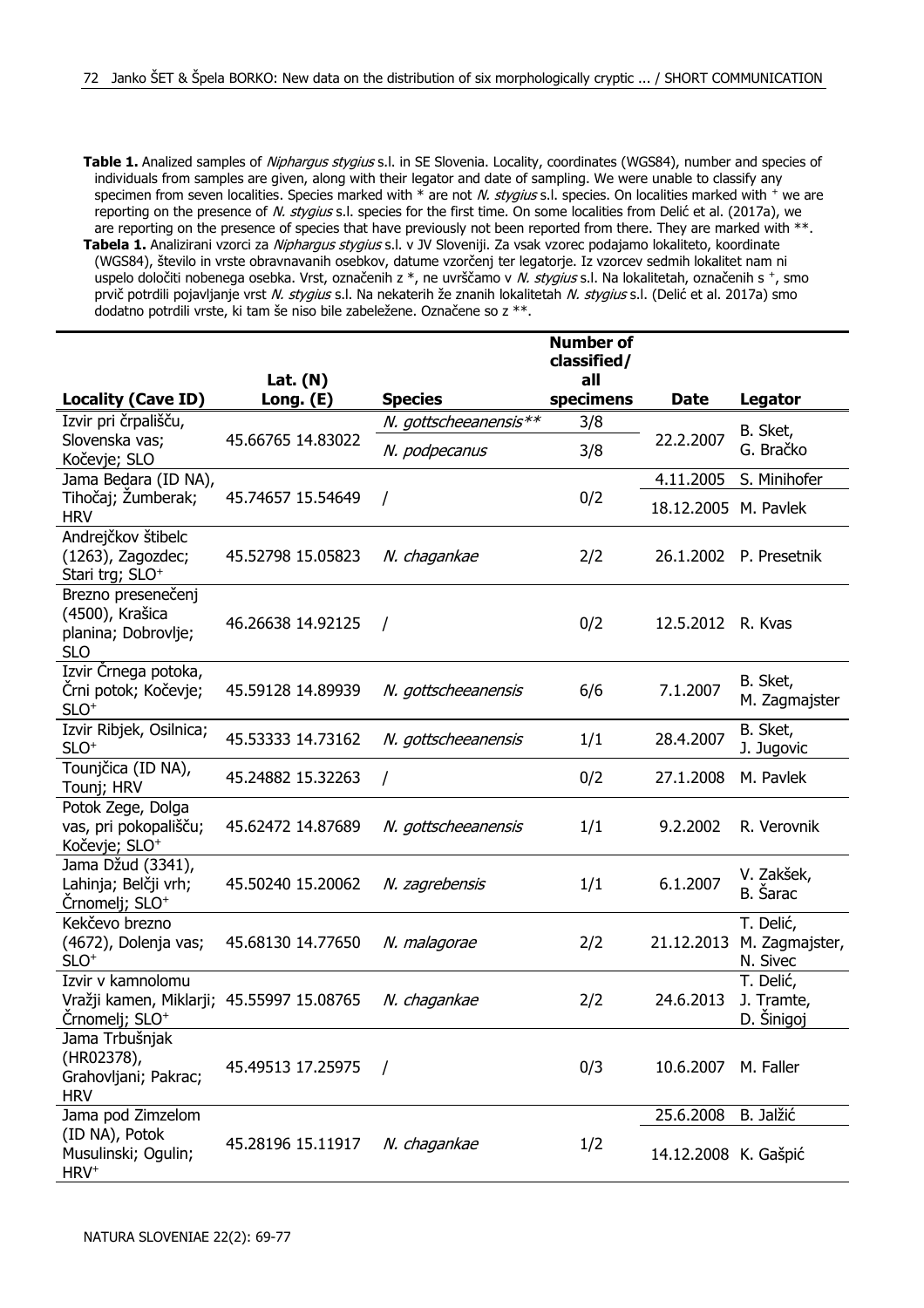|                                                                                              | Lat. $(N)$        |                     | <b>Number of</b><br>classified/<br>all |                        |                                            |
|----------------------------------------------------------------------------------------------|-------------------|---------------------|----------------------------------------|------------------------|--------------------------------------------|
| <b>Locality (Cave ID)</b>                                                                    | Long. (E)         | <b>Species</b>      | specimens                              | Date                   | Legator                                    |
| Jama v kamenolomu<br>Tounj (HR00692),<br>Tounj; HRV <sup>+</sup>                             | 45.24800 15.31985 | N. chagankae        | 2/2                                    | 7.10.2007              | M. Pavlek                                  |
| Jama Drobovnik (ID<br>NA), Kunčani;<br>Radatoviči; Žumberak;<br><b>HRV</b>                   | 45.72509 15.32496 | $\prime$            | 0/2                                    | 20.4.2007              | M. Pavlek                                  |
| Izvir 200m S od<br>Zajčjega Polja; Črni<br>potok; Kočevje; SLO+                              | 45.59635 14.89227 | N. gottscheeanensis | 2/2                                    | 7.1.2007               | B. Sket,<br>M. Zagmajster                  |
| Mala jama nad<br>Trebnjem (394),<br>Trebnje; SLO <sup>+</sup>                                | 45.89980 15.00770 | N. cvajcki          | 2/2                                    | 28.7.2009              | M. Zagmajster                              |
| Jama pod gradom<br>Luknja (575), Prečna;<br>Novo mesto; SLO                                  | 45.81841 15.09978 | N. novomestanus     | 3/3                                    | 3.9.2006<br>29.11.2006 | V. Zakšek,<br>B. Šarac<br><b>B.</b> Sket   |
| Viršnica (571), Velika<br>Račna; Grosuplje;<br>$SLO+$                                        | 45.90392 14.70549 | N. gottscheeanensis | 1/1                                    | 17.7.2010              | M. Zagmajster,<br>L. Mrzelj,<br>P. Dovč    |
| Studenec Pahle, Črni<br>potok; Kočevje; SLO <sup>+</sup>                                     | 45.58795 14.89512 | N. gottscheeanensis | 3/3                                    | 7.1.2007               | B. Sket,<br>M. Zagmajster                  |
| Zelške jame (576),<br>Zelše; Unec; SLO                                                       | 45.79066 14.30349 | N. spoeckeri*       | 4/4                                    | 8.8.2003<br>6.7.2011   | P. Tronteli,<br>M. Zagmajster<br>T. Delić, |
| Pod Malim naravnim<br>mostom, Rakov<br>Škocjan; Rakek; SLO                                   | 45.79097 14.30554 | $\prime$            | 0/2                                    | 23.3.2003              | J. Matičič<br><b>B.</b> Sket               |
| Izvir pri Kočevskih<br>poljanah, Kočevske<br>poljane; Dolenjske<br>Toplice; SLO <sup>+</sup> | 45.72466 15.05483 | N. zagrebensis      | 2/2                                    | 27.2.2007              | B. Sket,<br>G. Bračko                      |
| Dekmanca-Lastnič,                                                                            |                   |                     |                                        | 6.8.2002               | <b>B.</b> Sket                             |
| studenec ob cesti<br>levo, Bistrica ob Sotli;<br>$SLO+$                                      | 46.07968 15.63265 | N. kenki            | 2/4                                    | 8.8.2002               | unknown                                    |
| Sustav Matešička-<br>Popovača (HR00957),<br>Matešiči; Slunj; HRV                             | 45.10808 15.61389 | $\prime$            | 0/2                                    | 11.4.2010              | R. Baković                                 |
| Svinjska jama (534),<br>odtočni sifon,                                                       | 45.77179 14.32378 | N. dobati*          | 1/2                                    | 2.12.2006              | M. Zagmajster,<br>J. Jugovic               |
| Cerknica; SLO                                                                                |                   | N. spoeckeri*       | 1/2                                    |                        |                                            |
| Jama v Bobnaricah<br>(11036), Otok;<br>Cerknica; SLO <sup>+</sup>                            | 45.75211 14.35560 | N. gottscheeanensis | 1/1                                    | 19.8.2011              | J. Matičič,<br>M. Matičič                  |
| Izvir pri Otovcu,<br>Otovec; Crnomelj;<br>$SLO+$                                             | 45.59228 15.16412 | N. zagrebensis      | 1/3                                    | 30.6.2011              | G. Bračko                                  |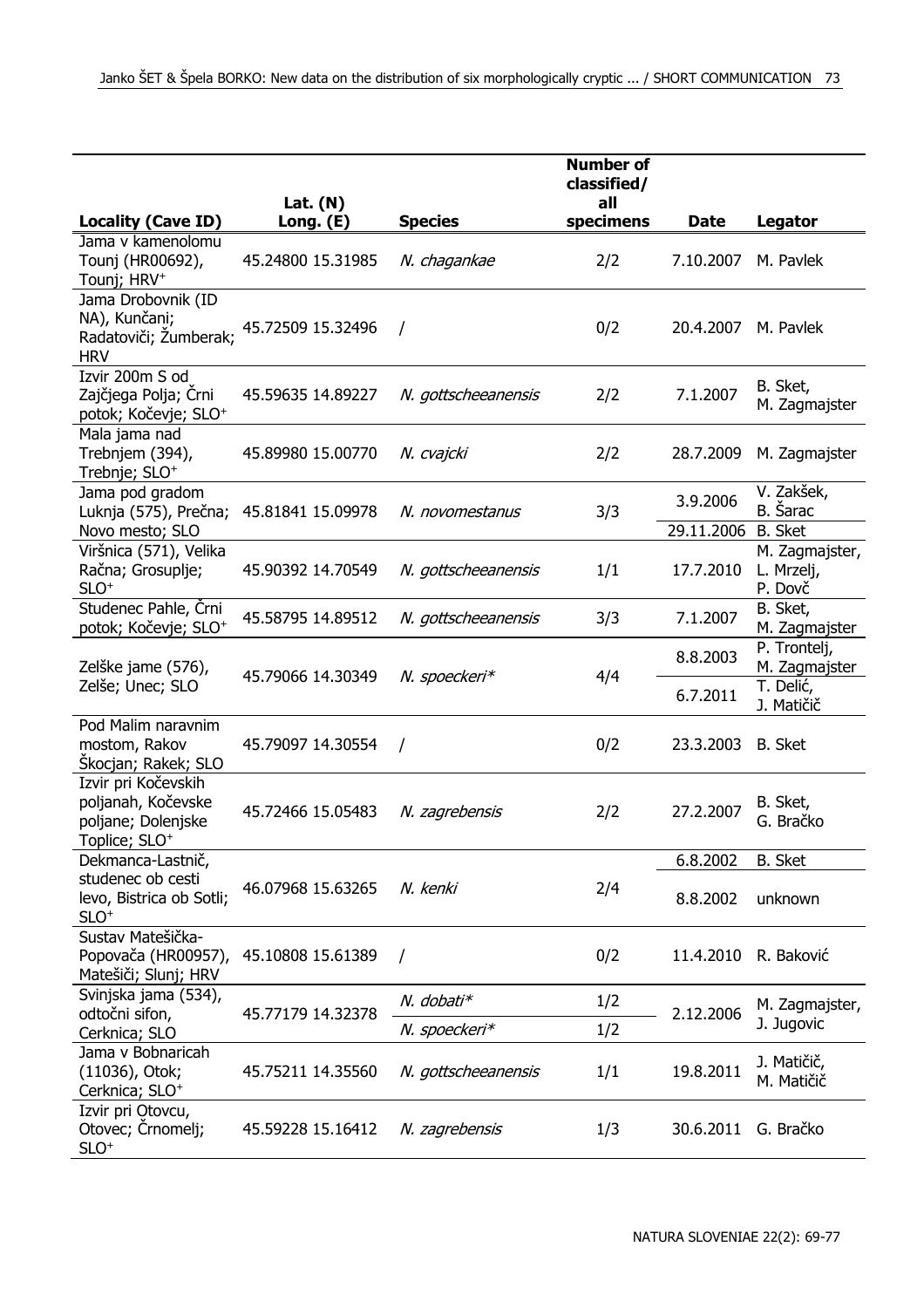|                                                          |                         |                     | <b>Number of</b><br>classified/ |                    |                                           |
|----------------------------------------------------------|-------------------------|---------------------|---------------------------------|--------------------|-------------------------------------------|
| <b>Locality (Cave ID)</b>                                | Lat. $(N)$<br>Long. (E) | <b>Species</b>      | all<br>specimens                | Date               | Legator                                   |
| Maroltova jama<br>(4895), Letuš; SLO <sup>+</sup>        | 46.30750 15.02148       | N. kenki            | 2/2                             | 8.2.2012           | R. Kvas                                   |
| Jama Lesina (1811),<br>Lipa; Vinica; SLO <sup>+</sup>    | 45.47002 15.20277       | N. chagankae        | 2/2                             | 3.9.2014           | C. Fišer                                  |
|                                                          |                         |                     |                                 | 16.9.2002          | <b>NA</b>                                 |
| Planinska jama (748),                                    |                         |                     |                                 | 14.9.2004          | R. Verovnik                               |
| Planina; Postojna;<br><b>SLO</b>                         | 45.81989 14.24566       | N. spoeckeri*       | 3/8                             | 24.11.2009         | J. Jugovic,<br>A. Moškrič                 |
|                                                          |                         |                     |                                 | 2.6.2011           | V. Zakšek                                 |
| Đulin ponor-<br>Medvedica                                |                         |                     |                                 | 25.2.2012          | R. Baković,<br>S. Minihofer               |
| (HR00728), Ogulin;<br><b>HRV</b>                         | 45.26704 15.22399       | N. chagankae**      | 1/3                             | 25.2.2012          | R. Baković,<br>T. Mihoci,<br>S. Minihofer |
| Podpeška jama (17),<br>Podpeč; Videm; SLO                | 45.83926 14.68632       | N. gottscheeanensis | 1/1                             | 6.11.2010          | M. Zagmajster                             |
| Jama Gadina-Zopenca<br>(235), Loka;<br>Crnomelj; SLO     | 45.56461 15.18202       | N. zagrebensis      | 1/1                             | 6.1.2007           | V. Zakšek<br>B. Šarac                     |
| Velika jama nad<br>Trebnjem (104),<br>Trebnje; SLO       | 45.89989 15.00723       | N. cvajcki          | 4/4                             | 12.7.2011          | S. Polak                                  |
| Lukova jama pri<br>Zdihovem (91),<br>Suhor; Kočevje; SLO | 45.52580 14.89410       | N. brachytelson     | 2/2                             | 20.11.2003 B. Sket |                                           |
| Jama v Kamnolomu<br>(2950), Vinica;<br>Crnomeli; SLO     | 45.45443 15.24431       | N. chagankae        | 1/2                             | 5.4.2007           | S. Polak                                  |

Further targeted and wider sampling (filtering epikarst water, e.g., drips from crevices in the ceiling; traps, etc.) is needed for obtaining a better insight into the species' habitat preferences and distribution, a solid baseline for establishing conservational efforts.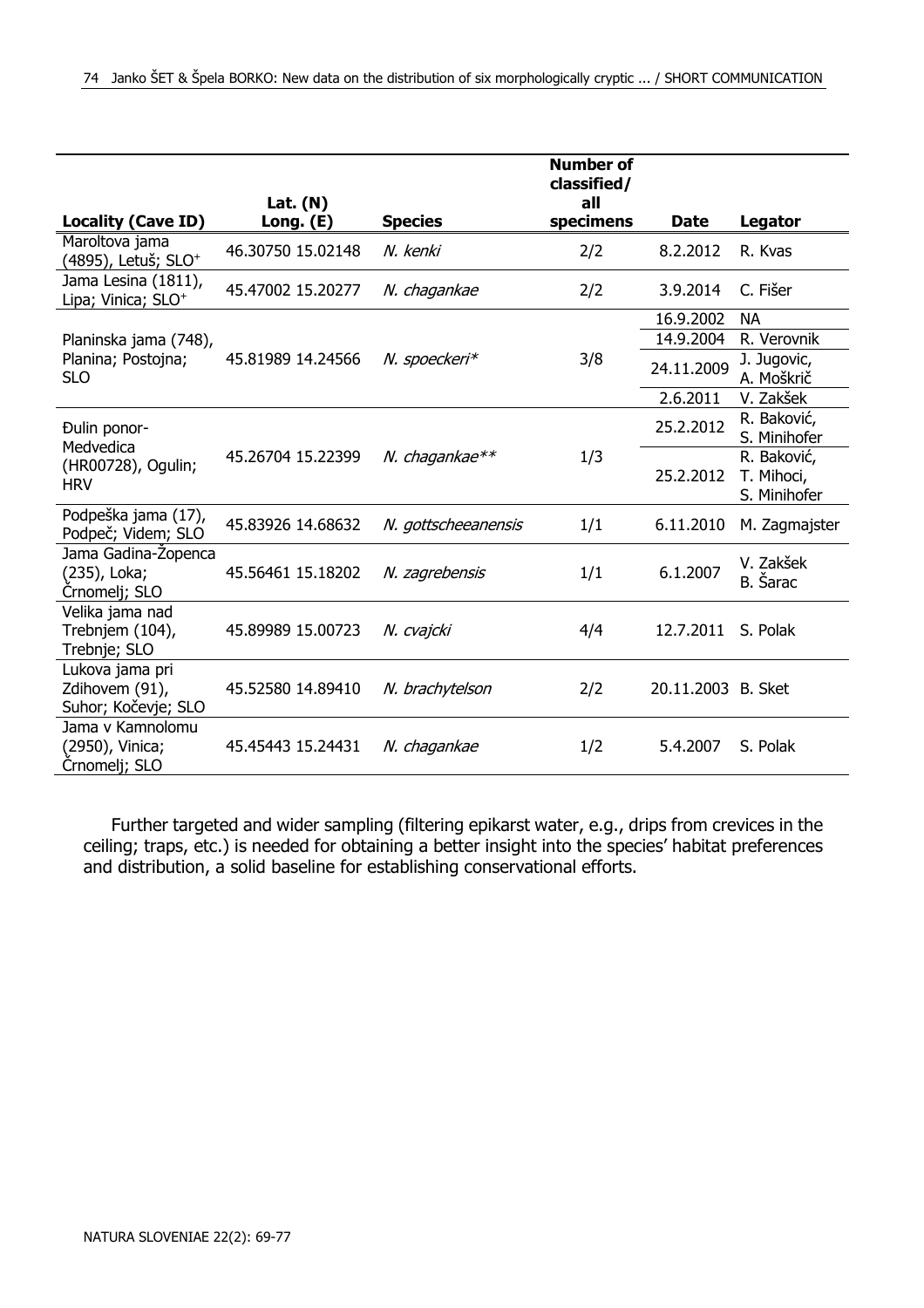

Figure 1. Distribution of Niphargus stygius s.l. species, based on the analyzed samples. Distributions of N. stygius s.l. species without any new localities found are not included (N. brachytelson, N. goricae, N. iskae, N. kapelanus, N. karamani, N. kordunensis, N. likanus, N. novomestanus, N. podpecanus, and N. stygius). Circles indicate new localities from our samples, crosses are older localities from Delić et. al. (2017b). Arrows point to the two new localities of syntopy of two species from N. stygius s.l. complex; co-occurrence of N. podpecanus and N. gottscheeanensis (grey circle) and cooccurrence of N. chagankae and N. likanus (circle with black upper half and white lower half).

**Slika 1.** Razširjenost vrst postranic Niphargus stygius s.l. ki smo jih določili v naših vzorcih. Razširjenosti vrst N. stygius s.l., za katere v raziskavi nismo opisali nobenega novega nahajališča, na sliki nismo prikazali (N. brachytelson, N. goricae, N. iskae, N. kapelanus, N. karamani, N. kordunensis, N. likanus, N. novomestanus, N. podpecanus in N. stygius). Krožci označujejo nove lokalitete iz naših vzorcev, križci pa lokalitete iz Delić et al. (2017b). S puščicama sta označeni novo znani lokaciji sopojavljanja dveh vrst tega morfološko kriptičnega kompleksa; N. podpecanus in N. gottscheeanensis (siv krožec) ter N. chagankae in N. likanus (krožec, katerega zgornja polovica je črna, spodnja pa bela).

#### **Acknowledgements**

The study was part of J. Š.' master thesis, done at SubBio Lab, Department of Biology, Biotechnical Faculty, University of Ljubljana. We are grateful to Teo Delić and Cene Fišer for all the help kindly offered to us. We thank all legators, including members of the Croatian Biospeleological Society (HBSD) for Croatian samples. The study was funded by the Slovenian Research Agency (Programs P1-0184 and P1-0236, Project J1-2464). Š. B. was supported by the Slovenian Research Agency through PhD grant (contract KB139 382597).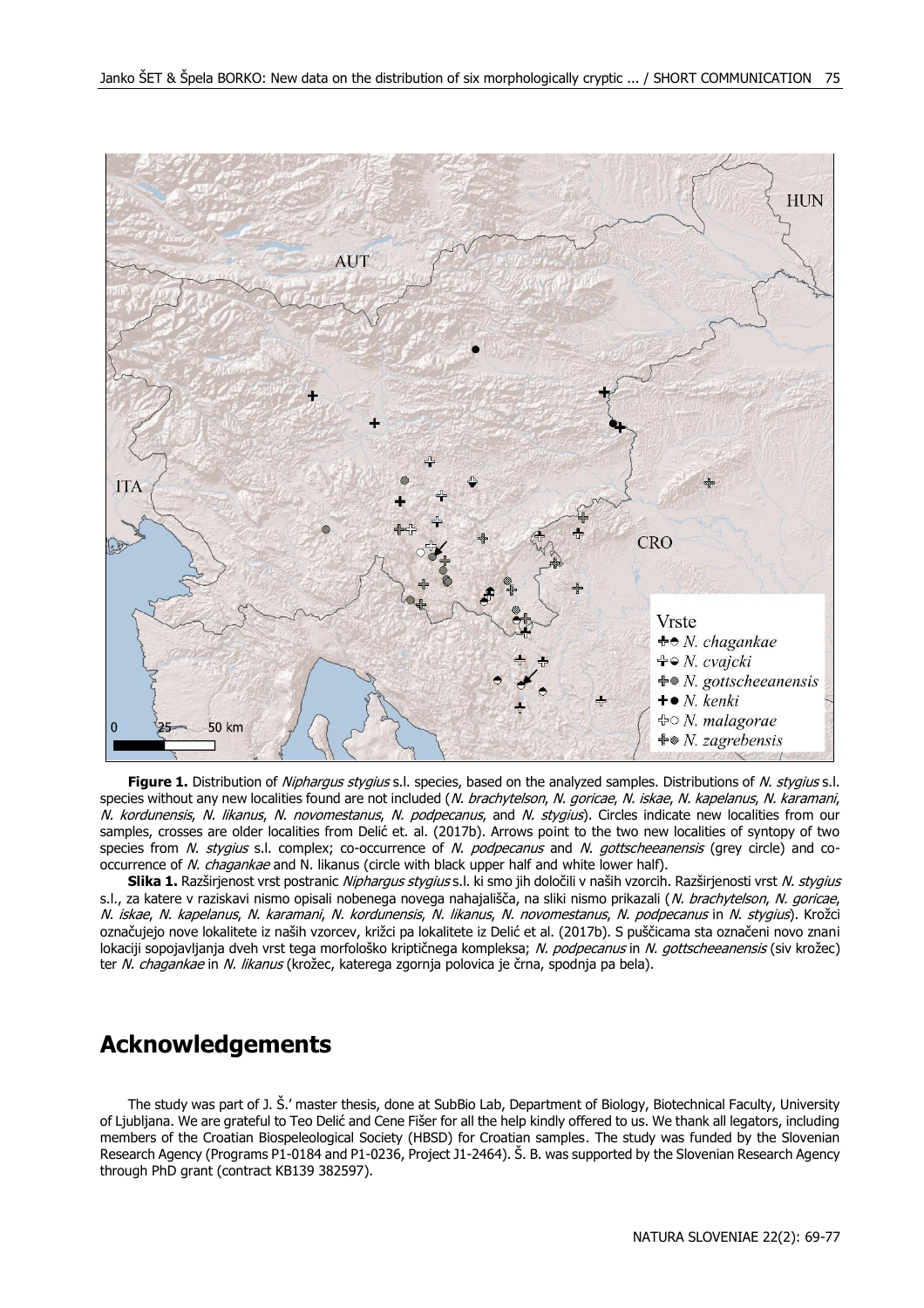## **References**

- Adams M., Raadik T. A., Burridge C.P., Georges A. (2014): Global biodiversity assessment and hypercryptic species complexes: More than one species of elephant in the room? Syst. Biol. 63: 518-533.
- Bickford D., Lohman D.J., Sohdi N.S., Ng P.K.L., Meier R., Winker K., Ingram K.K., Das I. (2007): Cryptic species as a window on diversity and conservation. Trends Ecol. Evol. 22: 148-155.
- Boratyn G.M., Camacho C., Cooper P.S., Coulouris G., Fong A., Ma N., Madden T.L., Matten W.T., McGinnis S.D., Merezhuk Y., Raytselis Y., Sayers E. W., Tao T., Ye J., Zaretskaya I. (2013): BLAST: a more efficient report with usability improvements. Nucleic Acids Res. 41: W29-W33.
- Delić T., Trontelj P., Rendoš M., Fišer C. (2017a): The importance of naming cryptic species and the conservation of endemic subterranean amphipods. Sci. Rep. 7: 339.
- Delić T., Švara V., Coleman C.O., Trontelj P., Fišer C. (2017b): The giant cryptic amphipod species of the subterranean genus Niphargus (Crustacea, Amphipoda). Zool. Scr. 46(6): 740-752.
- Eme D, Zagmajster M., Delić T., Fišer C., Flot J.-F., Konecny-Dupré L., Pálsson S., Stoch F., Zakšek V., Douady C.J., Malard F. (2018): Do cryptic species matter in macroecology? Sequencing European groundwater crustaceans yields smaller ranges but does not challenge biodiversity determinants. Ecography 41(2): 424-436.
- Fišer C. (2019): Niphargus A model system for evolution and ecology. In: White W., Culver D., Pipan T. (Eds.), Encyclopedia of Caves. 3rd ed. Academic Press, Cambridge, pp. 746-755.
- Fišer C., Zagmajster M. (2009): cryptic species from cryptic space: the case of *Niphargus fongi* sp. n. (Amphipoda, Niphargidae). Crustaceana 82(5): 593-614.
- Folmer O., Black M., Hoeh W., Lutz R., Vrijenhoek R. (1994): DNA primers for amplification of mitochondrial cytochrome c oxidase subunit I from diverse metazoan invertebrates. Mol. Mar. Biol. Biotechnol. 3: 294-299.
- García-Machado E., Hernández D.A., García-Debras P., Chevalier-Monteagudo C., Metcalfe L., Bernatchez L., Casane D. (2011). Molecular phylogeny and phylogeography of the Cuban cavefishes of the genus Lucifuga: Evidence for cryptic allopatric diversity. Mol. Phylogenet. Evol. 61: 470-483.
- Juan C., Guzik M.T., Jaume D., Cooper S.J.B. (2010): Evolution in caves: Darwin's 'wrecks of ancient life' in the molecular era. Mol. Ecol. 19: 3865-3880.
- Katouzian A.-R., Sari A., Macher J.N., Weiss M., Saboori A., Leese F., Weigand A.M. (2016): Drastic underestimation of amphipod biodiversity in the endangered Irano-Anatolian and Caucasus biodiversity hotspots. Sci. Rep. 6: 22507.
- Lefébure T., Douady C. J., Gouy M., Trontelj P., Briolay J., Gibert J. (2006): Phylogeography of a subterranean amphipod reveals cryptic diversity and dynamic evolution in extreme environments. Mol. Ecol. 15: 1797-1806.
- Lefébure T., Douady C.J., Malard F., Gibert J. (2007): Testing dispersal and cryptic diversity in a widely distributed groundwater amphipod (Niphargus rhenorhodanensis). Mol. Phylogenet. Evol. 42: 676-686.